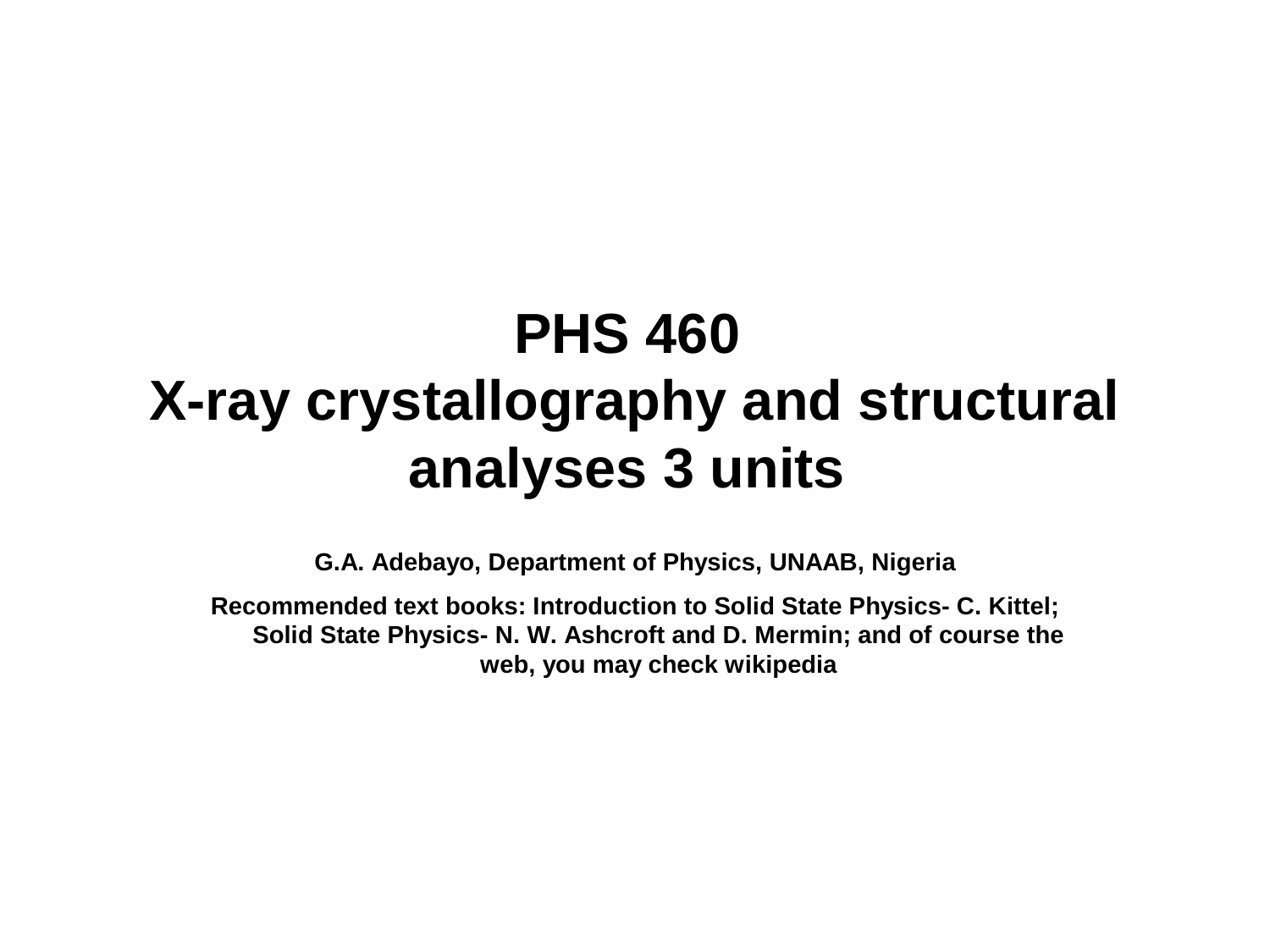## **Highlights**

Crystal morphology, crystal optics, classification of crystals, x-ray diffraction methods, theory and applications, polarization, interference, dispersion in crystals, single crystals and polycrystalline structure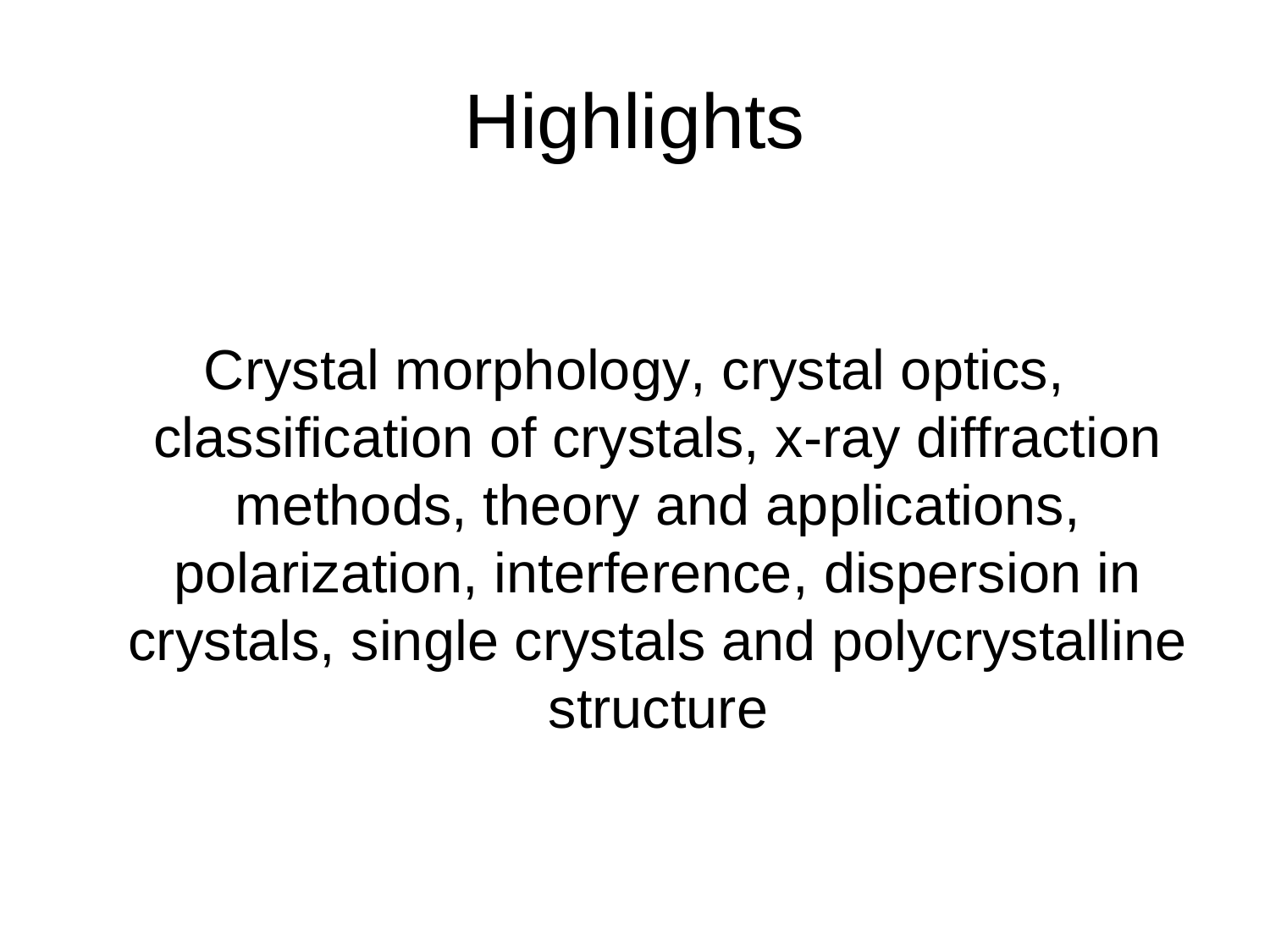#### **Few terms:**

- Crystallography is the science of the study of macroscopic crystal.
- Term "crystal" refers to the structure and symmetry of materials.
- The advent of the x-ray diffraction, makes it possible to study the atomic arrangements of atoms in crystalline materials.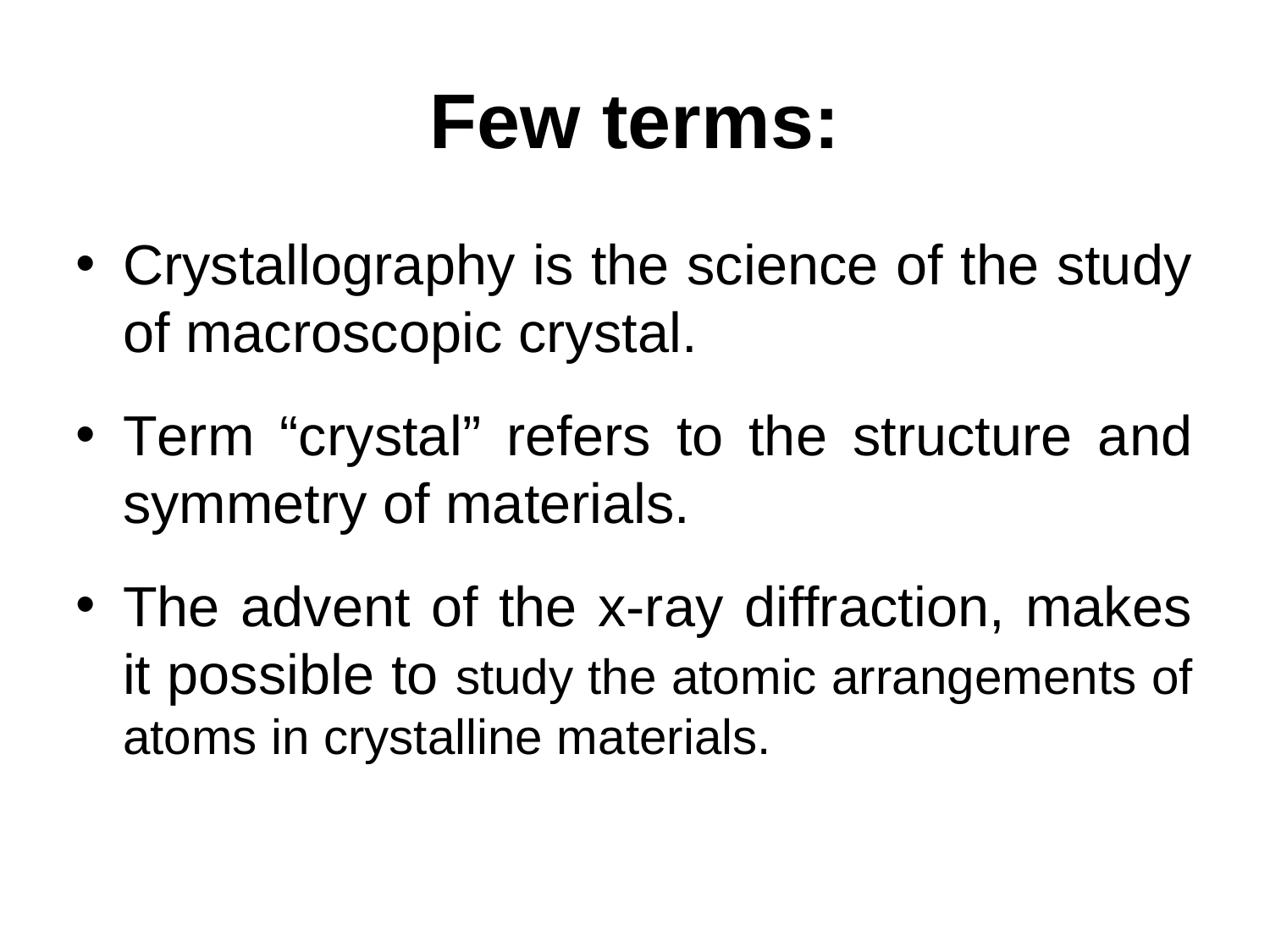We can now define a crystal:

 As a region of matter within which atoms are arranged in a three-dimensional (translational) periodic array",

 With this orderly arrangement known as the crystal structure.

 Therefore, X-ray crystallography is study of discovering and describing the crystal structure.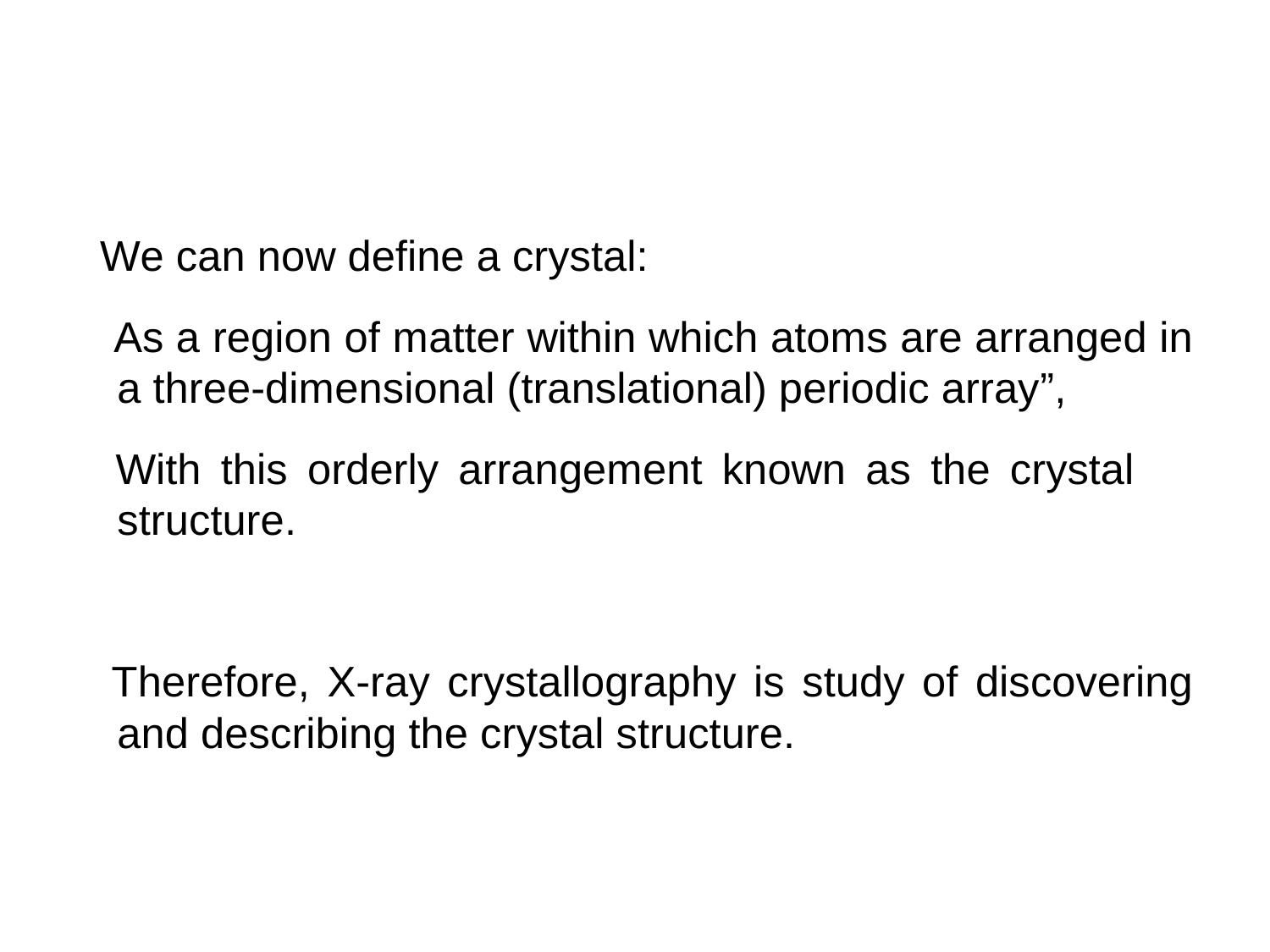#### **Before we go on to discuss Crystal Morphology, let us look at the elementary definition of crystal structures:**

#### • **Crystal structure**

Crystal structure is an arrangement of atoms (or molecules in crystalline materials).

 A crystal structure is composed of an array, which is a set of atoms arranged in a particular way, and a lattice.

#### **Crystal structure = (Bravais) lattice + basis**

The arrays in crystalline materials form patterns that are located upon the points of a lattice.

 The array of points are repeated periodically in three dimensions and the points can be thought of as forming identical small boxes.

 The lengths of the edges of a unit cell and the angles between them are known as the lattice parameters or lattice constants (a, b, c). The symmetry properties of the crystal are embodied in its space group.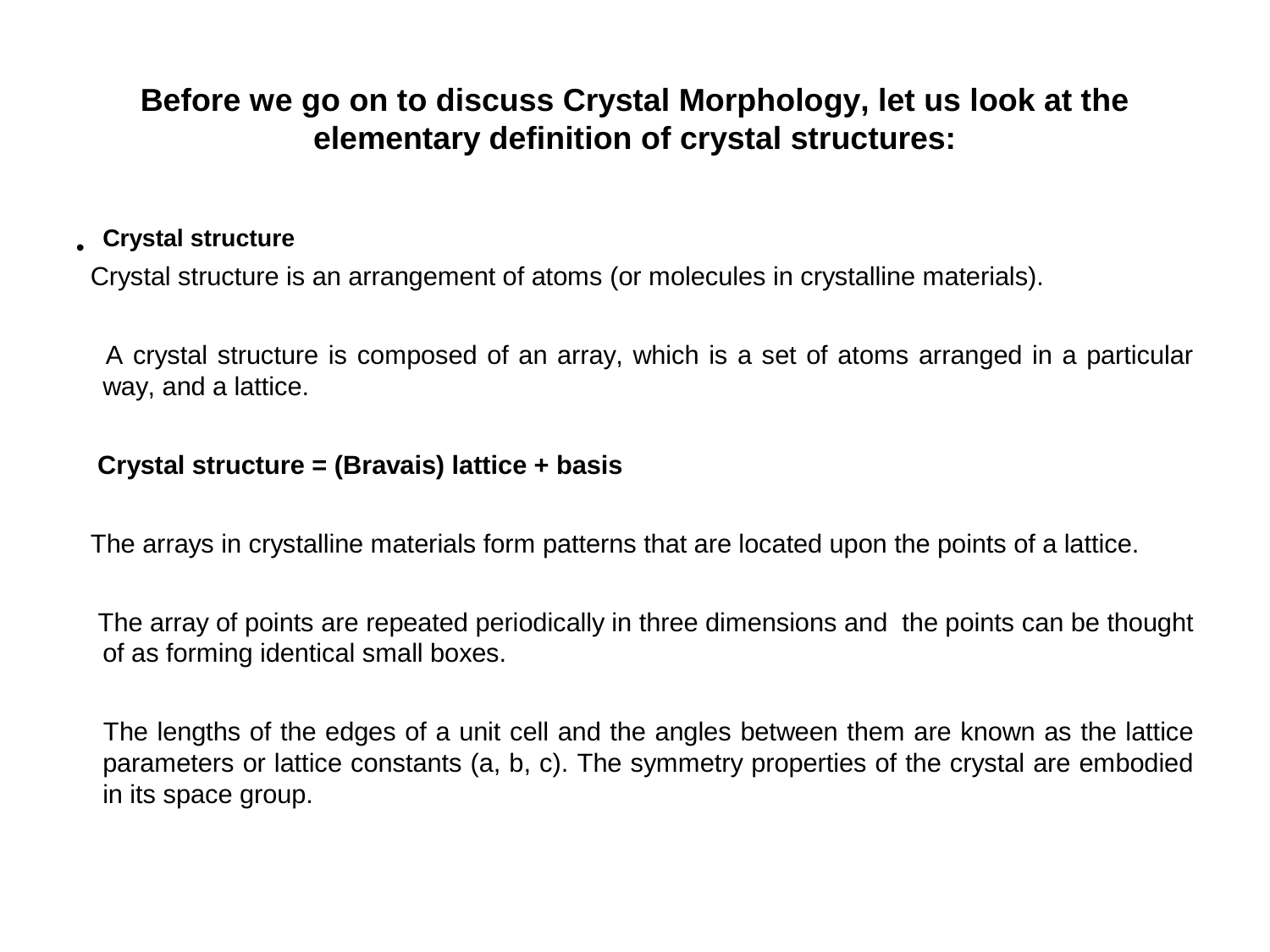We can define a Bravais lattice in terms of the lattice parameters a, b, c and angle theta of the unit cell.

**Crystal structure = (Bravais) lattice + basis**

 The lattice has the same translational symmetry as the crystal structure.

 It is invariant under rotation of pi and 2\*pi about any lattice point.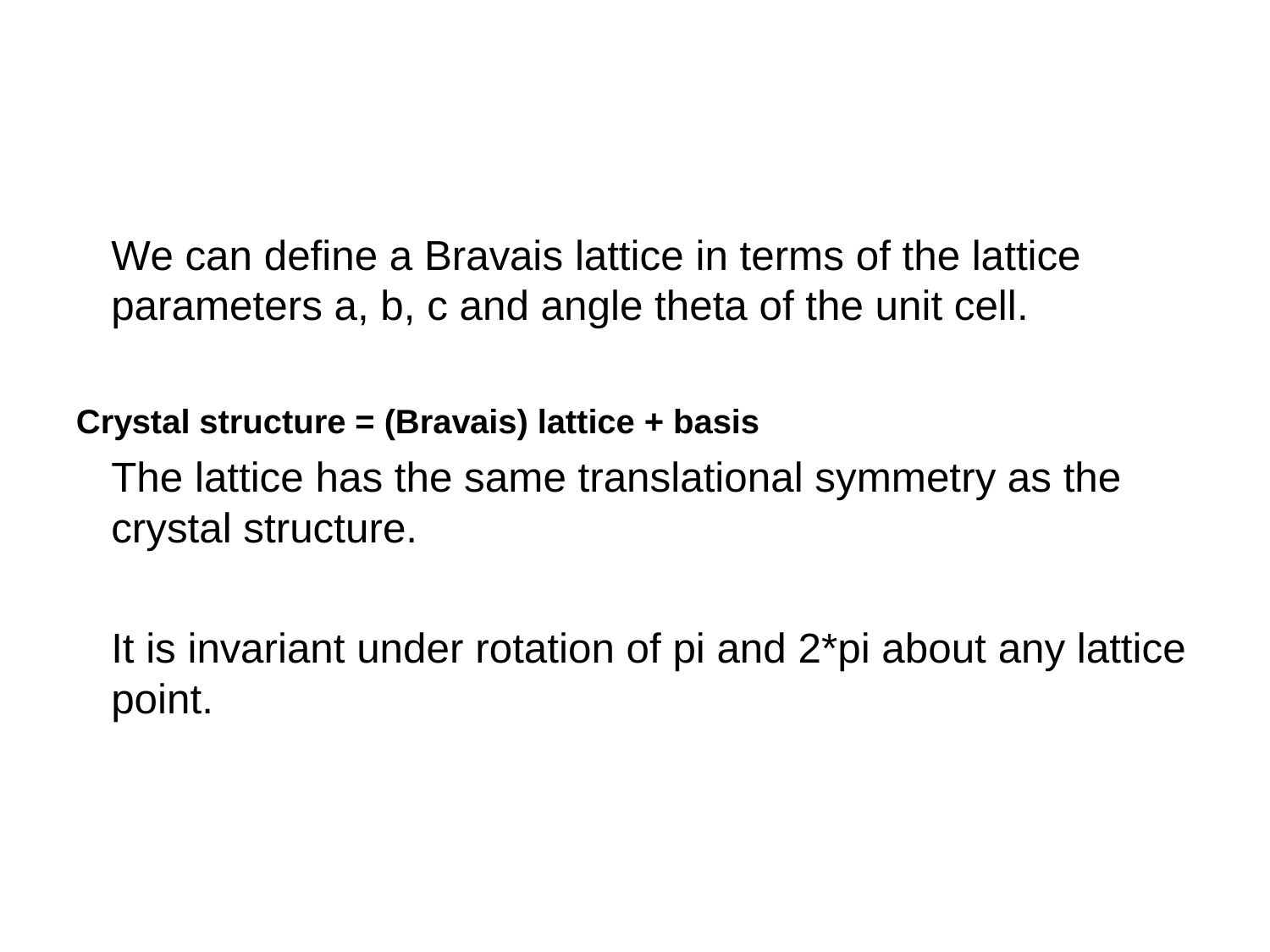Note that for a cubic crystal structure, the lattice parameters are equal i.e. the lengths of the unit cells a=b=c, while this is not true for non-cubic systems.

 A crystal structure with its symmetry play a role in determining many of its physical properties, such as cleavage, electronic band structure, and optical properties.

• **We shall return later to discuss in more detail, the concept of crystal structure.**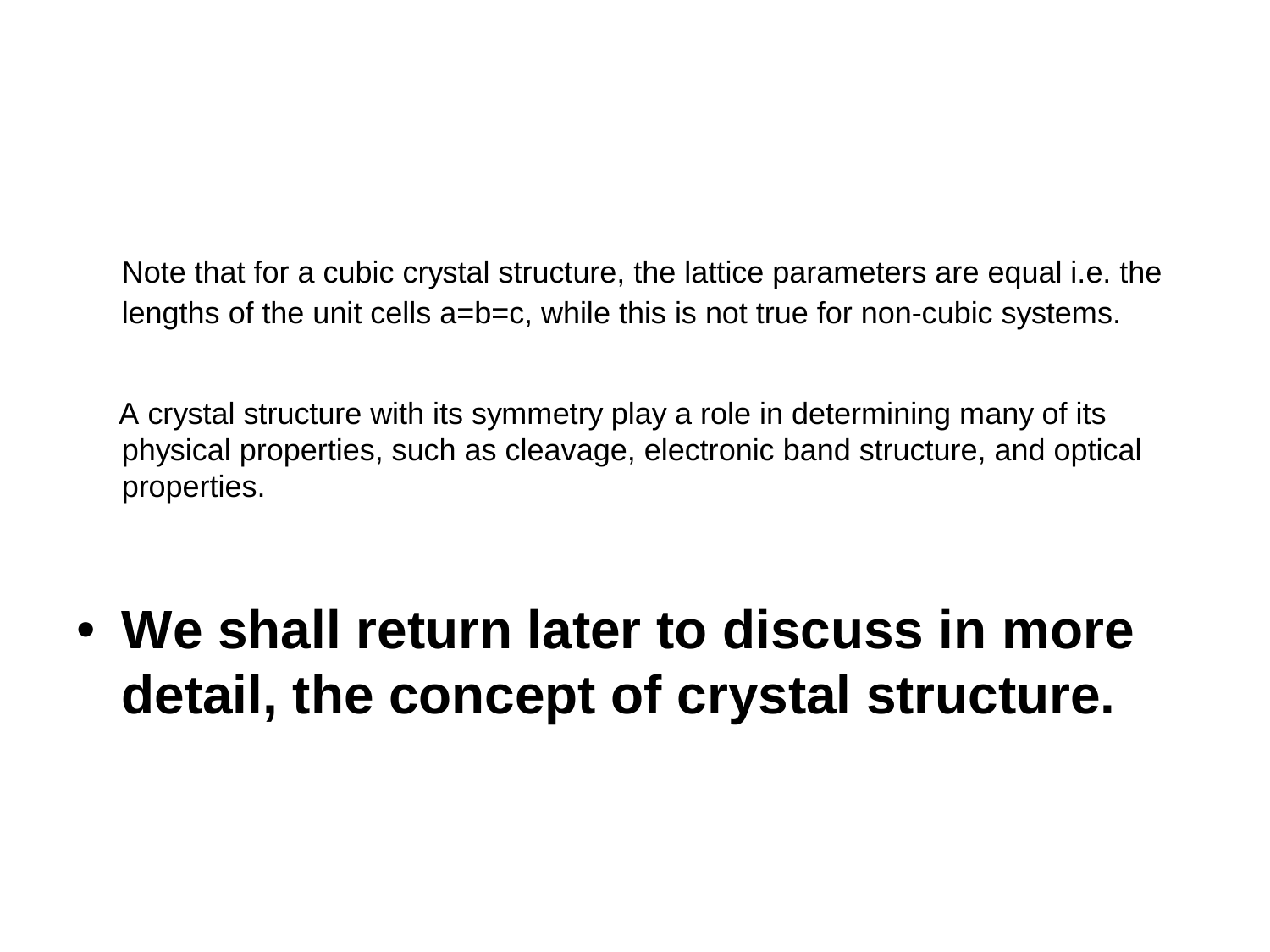#### Primitive translation vectors

Let us consider a 2D crystal with lattice parameters a1 and a2 with angle theta.

So that,  $a1 = a1x$ (along x-direction) +  $a1y$ (along y-direction) And  $a2 = a2x$ (along x-direction) +  $a2y$ (along y-direction)

The primitive translation vectors mirrored in the x-axis, along the Cartesian x, y axes will be:  $a1(p$ rime) =  $a1x$ (along x-direction) –  $a1y$ (along y-direction) And a2(prime) = a2x(along x-direction)- a2y(along y-direction)

Note that "along the x-direction and along the y-direction" represent unit vectors

If the resulting lattice is invariant under the reflection then a1(prime) and a2(prime) are lattice vectors too.

For a BCC, the primitive translational vectors are:  $a(prime) = a/2 (x(cap) + y(cap) - z(cap))$ , b(prime) =  $a/2$  (-x(cap) + y(cap) +z(cap)),  $c(p$ rime)=  $a/2(x(cap)-y(cap)+z(cap))$ 

For an FCC, we have a(prime)=  $a/2(x(cap) + y(cap))$ , b(prime) =  $a/2(y(cap) + z(cap))$ , c(prime) =  $a/2(z(cap) + x(cap))$ 

Here, the cap means unit vectors along the x, y and z axes.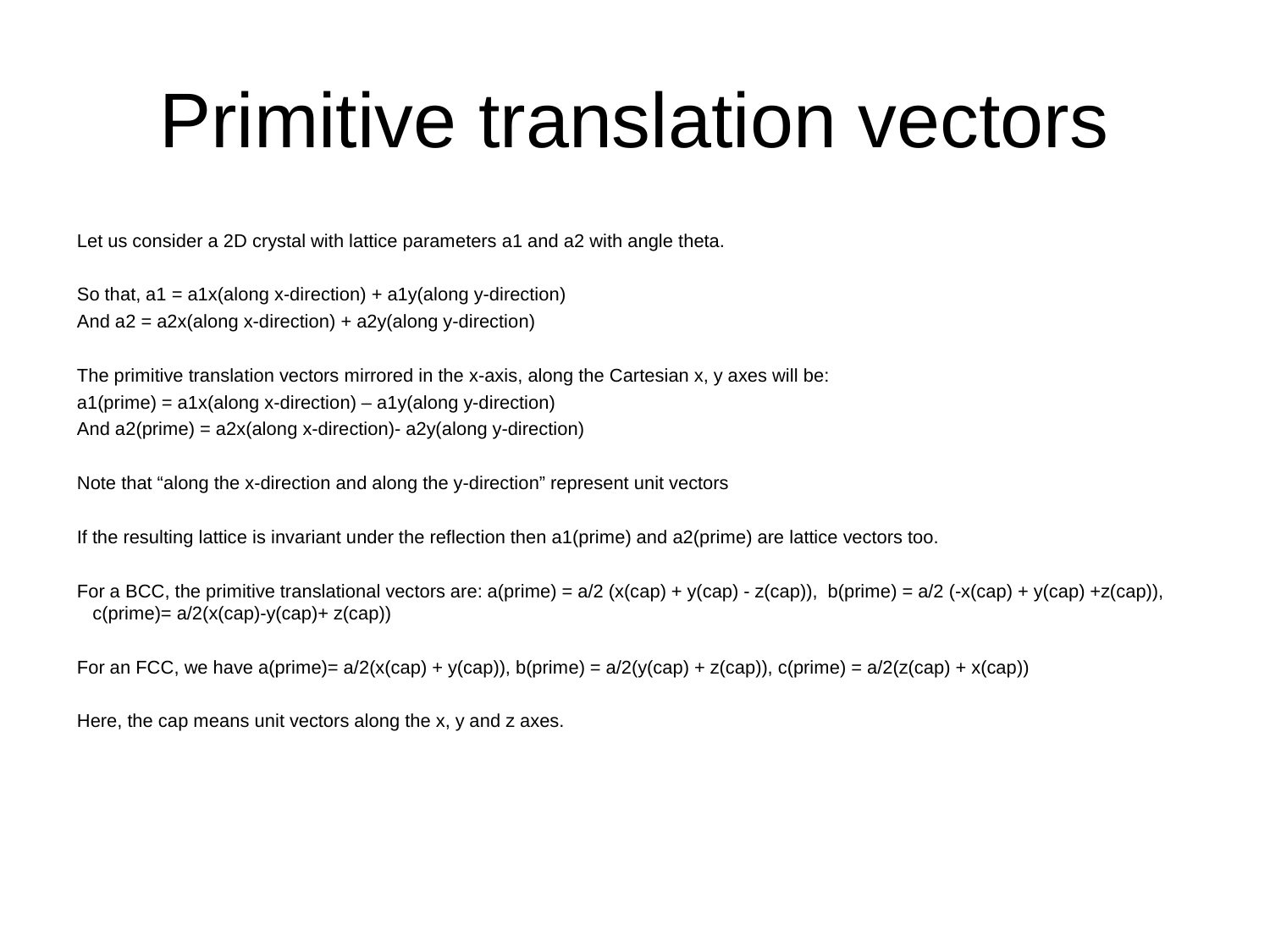### Lattice planes and directions

From a previous course on Introductory Solid State Physics, we all know Miller Indices and these are used to obtain planes and directions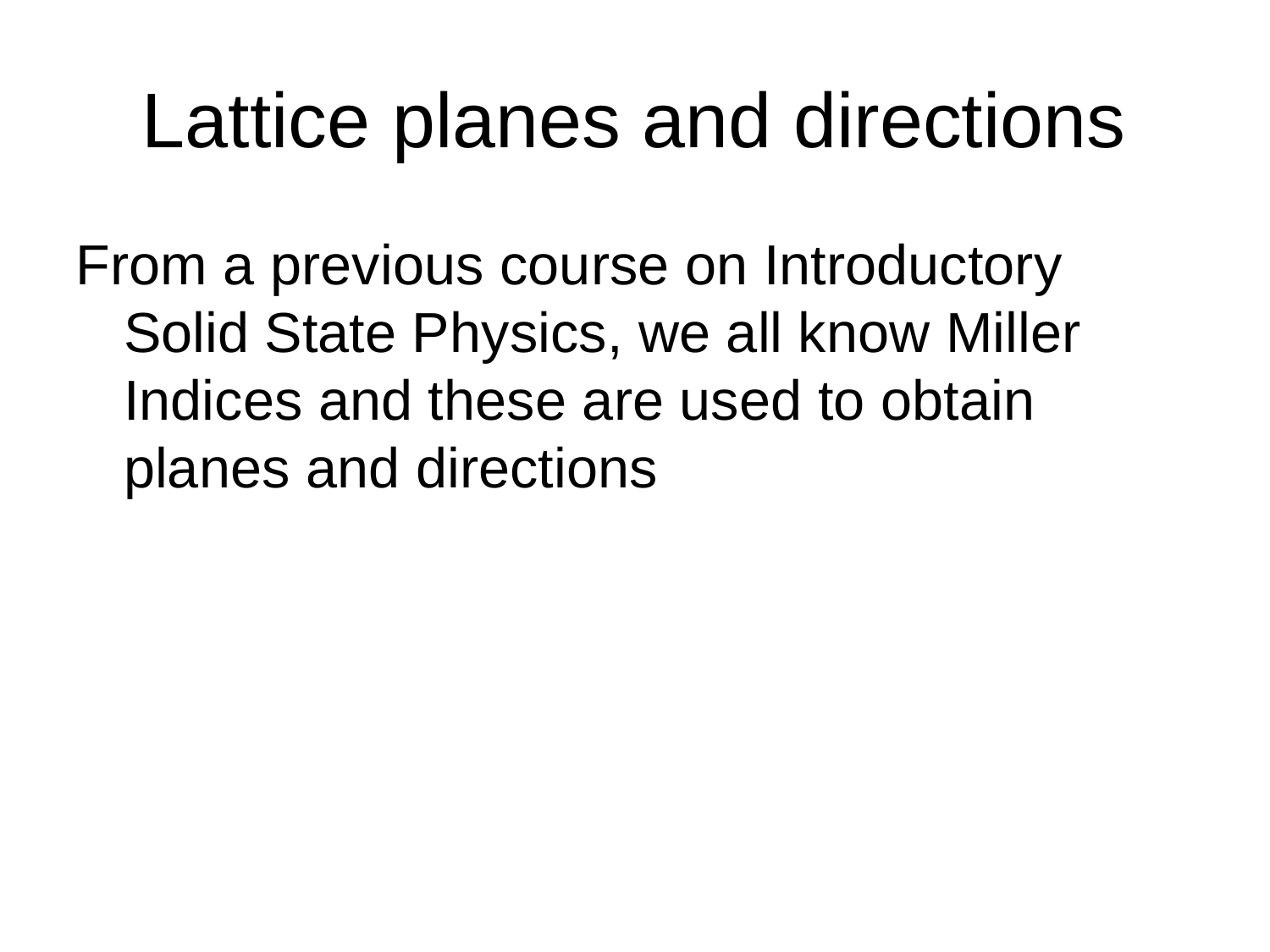At this point, we can now give a clear and broad definition of X-ray crystallography:

 It is a method of determining the arrangement of atoms within a crystal, in which a beam of X-rays strikes a crystal and diffracts into many specific directions.

 The angles and intensities of the diffracted beam produces a three-dimensional picture of the density of electrons within the crystal (on a photographic film).

 This allows to determine the electron density and the mean positions of the atoms in the crystal. Also, the chemical bonds, the degree of disorder and various other information can be obtained.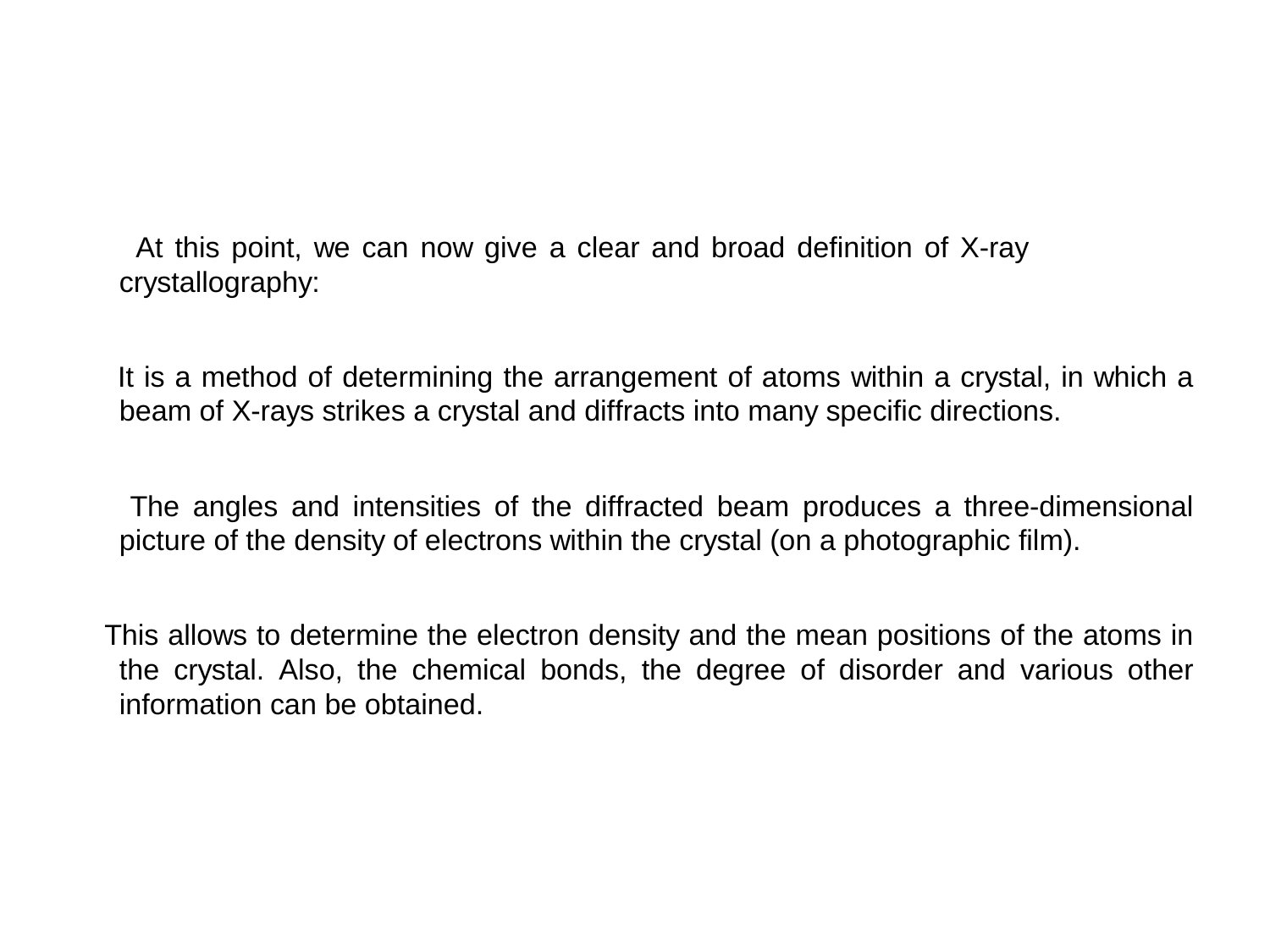Since many materials can form crystals — such as salts, metals, minerals, semiconductors, as well as various inorganic, organic and biological molecules

X-ray crystallography has been fundamental in the development of many scientific fields.

 The method also revealed the structure and functioning of many biological molecules such as DNA.

 X-ray crystallography is still among the major methods for characterizing the atomic structure of new materials.

 X-ray crystal structures can also account for unusual electronic or elastic properties of a material.

 Shed light on chemical interactions and processes, or serve as the basis for designing pharmaceuticals against diseases.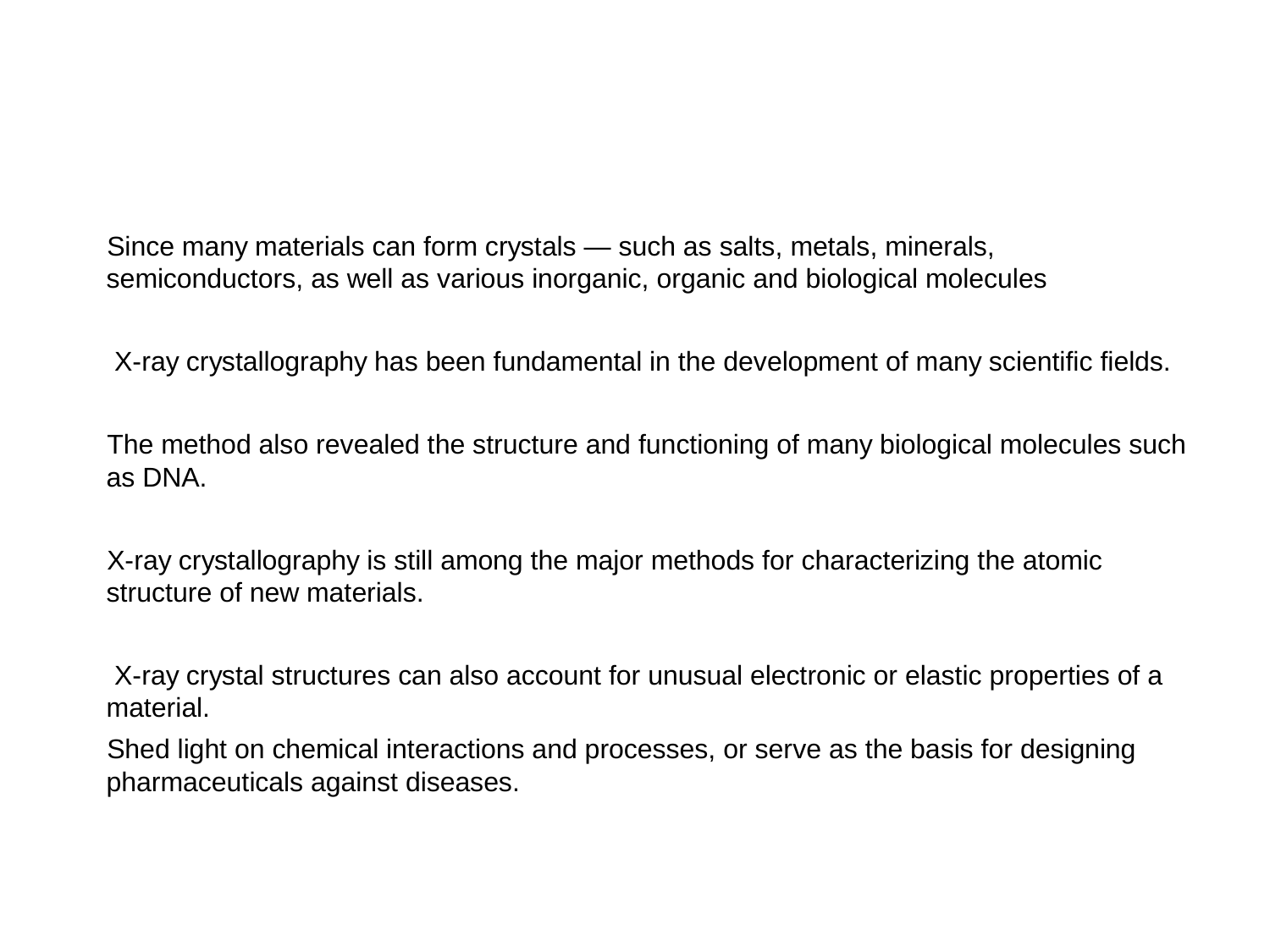#### As we will learn in the later part of this course,

 There are many different methods of X-ray diffraction. The condition for constructive interference in crystal planes is the Bragg's Law:

Which states  $n^*$ lambda =  $2d^*$ sin(theta).

We all are aware of this Law from previous courses (PHS 360 and PHS 362)

However, the processes involved in any X-ray diffraction measurement is that a:

crystal is mounted on a rotating spindle of some kind

rotated gradually while being bombarded with beam of X-rays

producing a diffraction pattern of regularly spaced spots *reflections (pattern on a photographic screen)*.

 The two-dimensional images taken at different rotations are converted into a three-dimensional model of the density of electrons within the crystal using the mathematical method of Fourier transforms (see the class Lecture Note for mathematical details)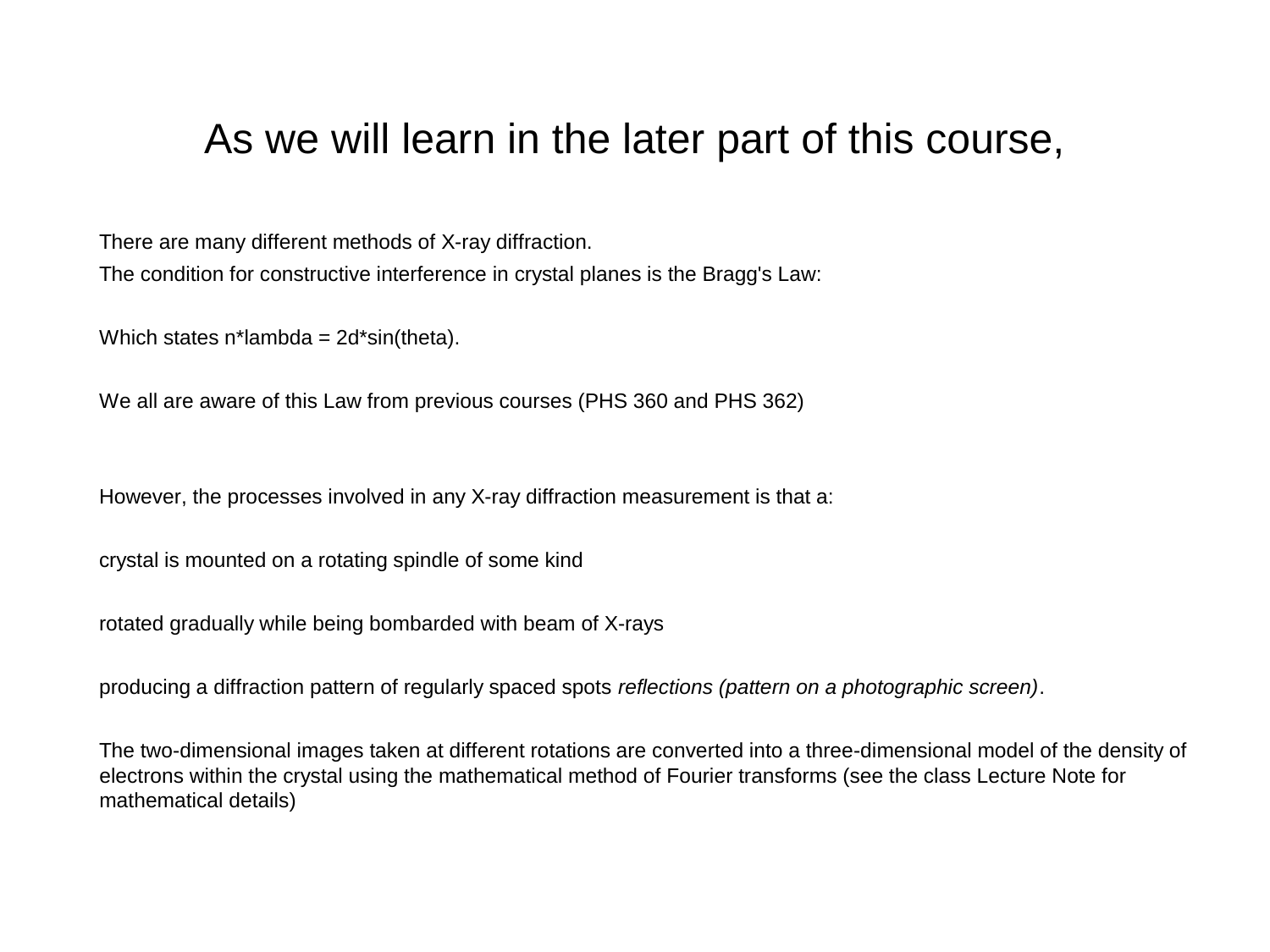### Scattered wave amplitude

Recall, a crystal is invariant under any transformation of the form:

 $T = ua + vb + wc$ Where u, v and w are integers.

The implication of this statement is that:

Properties of the system such as electron density, etc are invariant under T.

If the electron density is periodic with periods a, b and c,

Then,  $n(r + T) = n(r)$ 

Means we can show that  $n(r)$  by Fourier Analysis must be equal  $n(r + T)$ .

A few things on reciprocal and diffraction condition in reciprocal lattice are necessary here!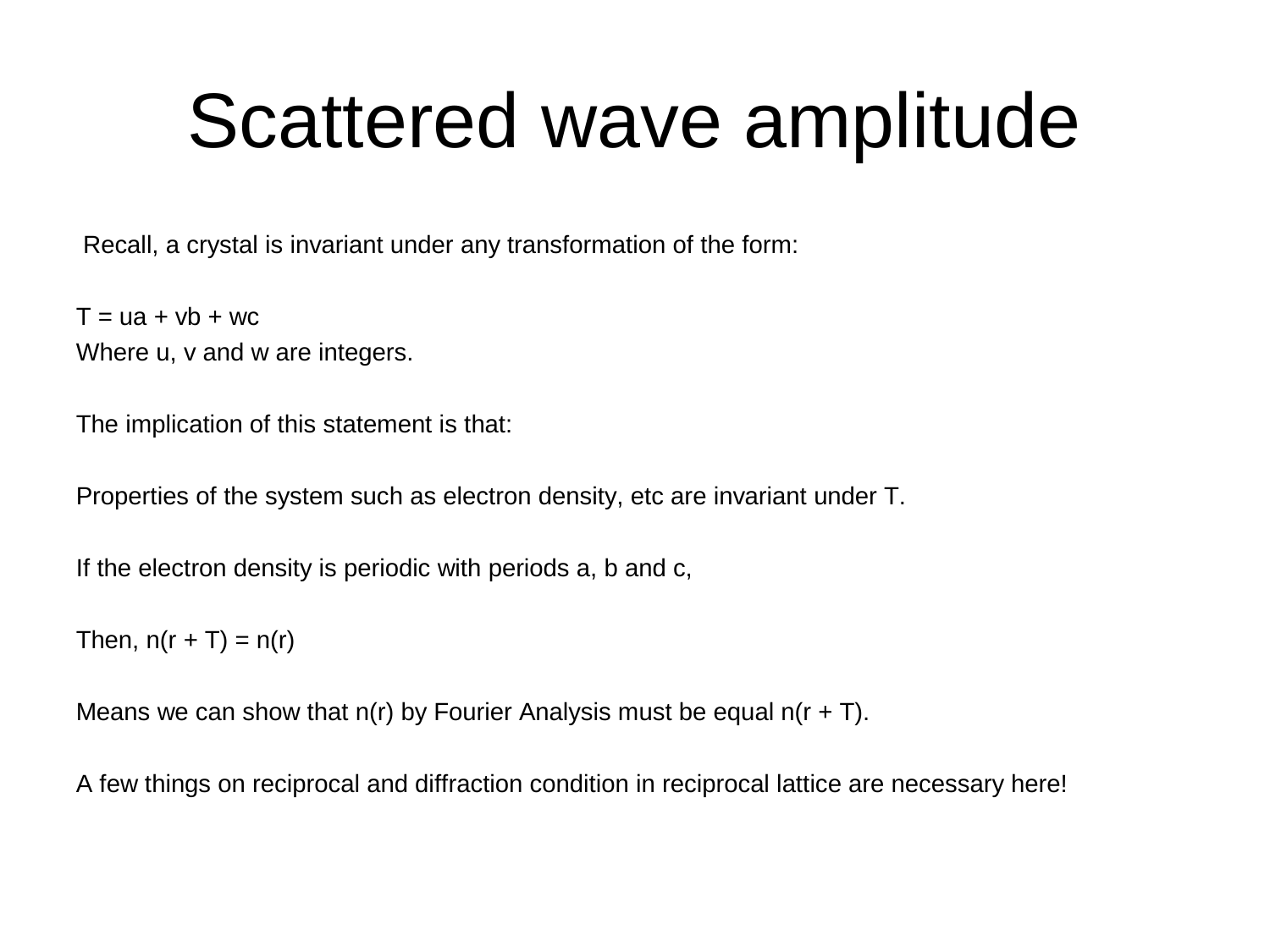X-ray crystallography is related to several other methods for determining atomic structures.

 Similar diffraction patterns can be produced by scattering electrons or neutrons ( these can also be interpreted as a Fourier transform)

 In cases where single crystals of sufficient size cannot be obtained, other X-ray methods can be applied to obtain less detailed information:

 fiber diffraction, powder diffraction and small-angle X-ray scattering (SAXS) - these methods are beyond the scope of the present course contents.

 If the material under investigation is only available in form of nanocrystalline powders or suffers from poor crystallinity the methods of electron crystallography can be applied for determining the atomic structure.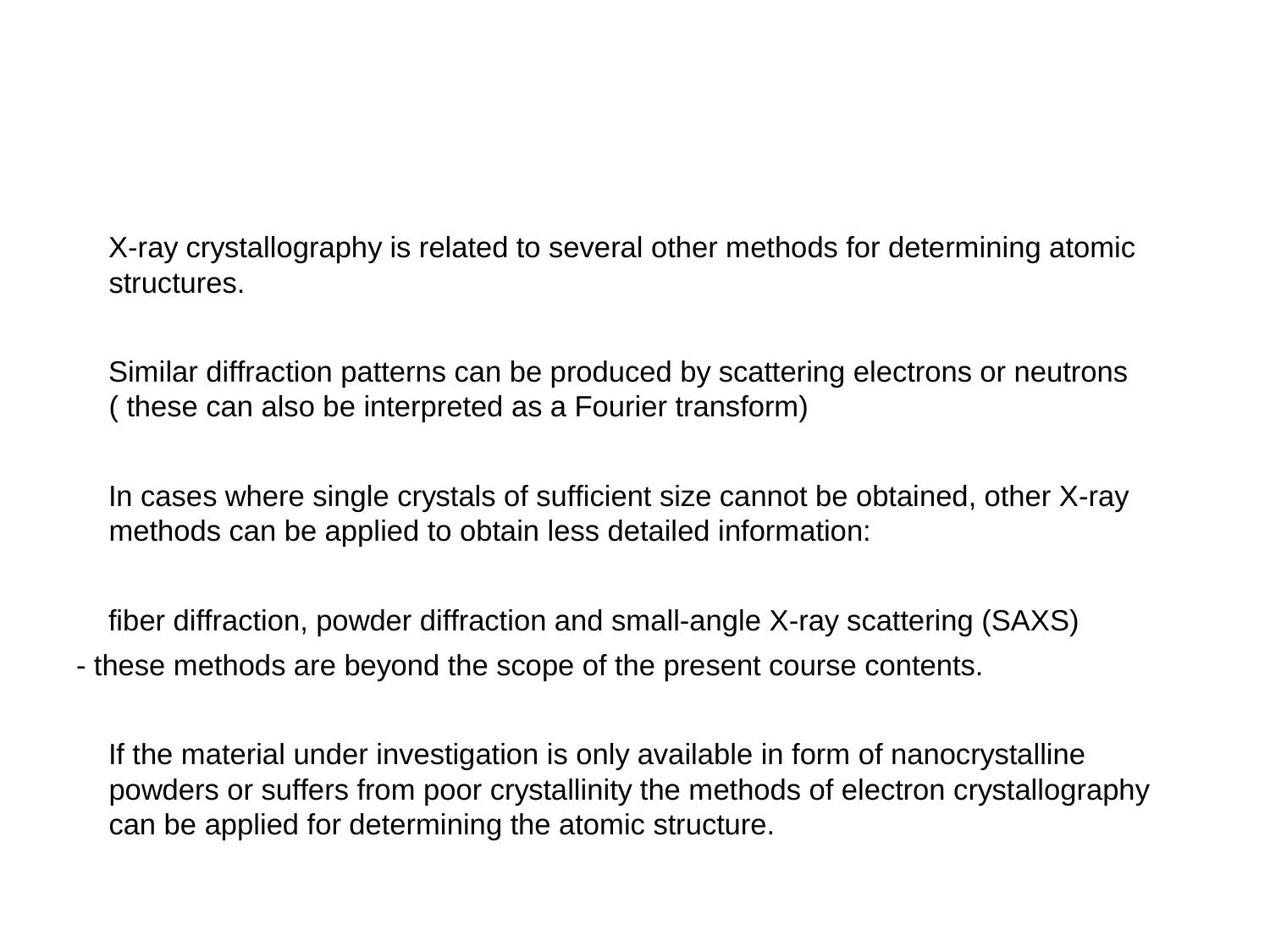# **Crystal Morphology**

- As mentioned earlier, crystals are formed by repetition arrangements of atom in space (unit cells in 3-D space).
- Crystal morphology is also dependent upon the manner (*i.e*., rate and direction) in which the crystal grows.
- Crystal formation can be divided into two stages: (1) nucleation and (2) crystal growth.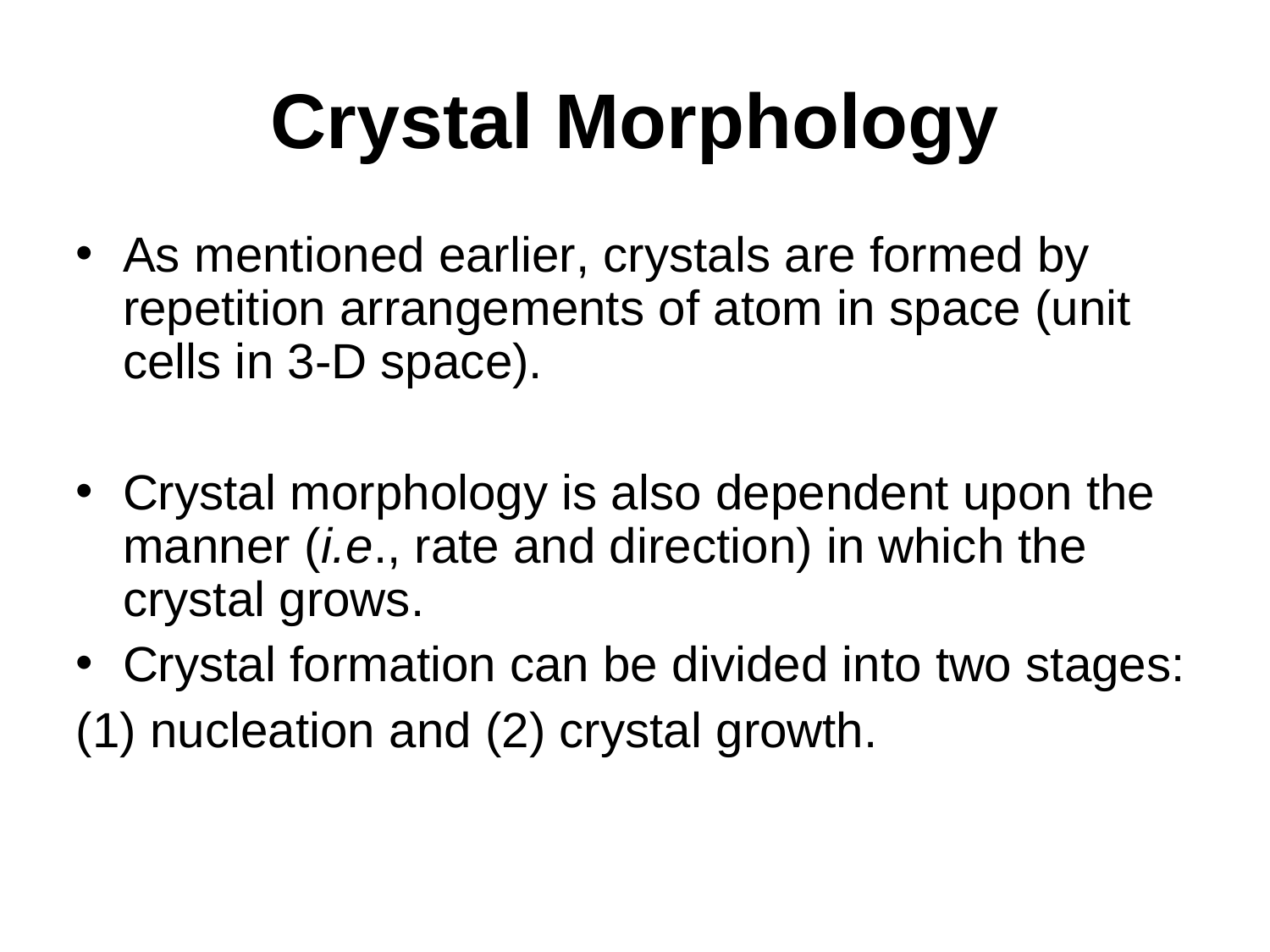- Nucleation and crystal growth are dependent upon:
- Temperature (T)
- Pressure (P)
- Composition (X) of the surrounding fluid/vapor
- Availability of surface area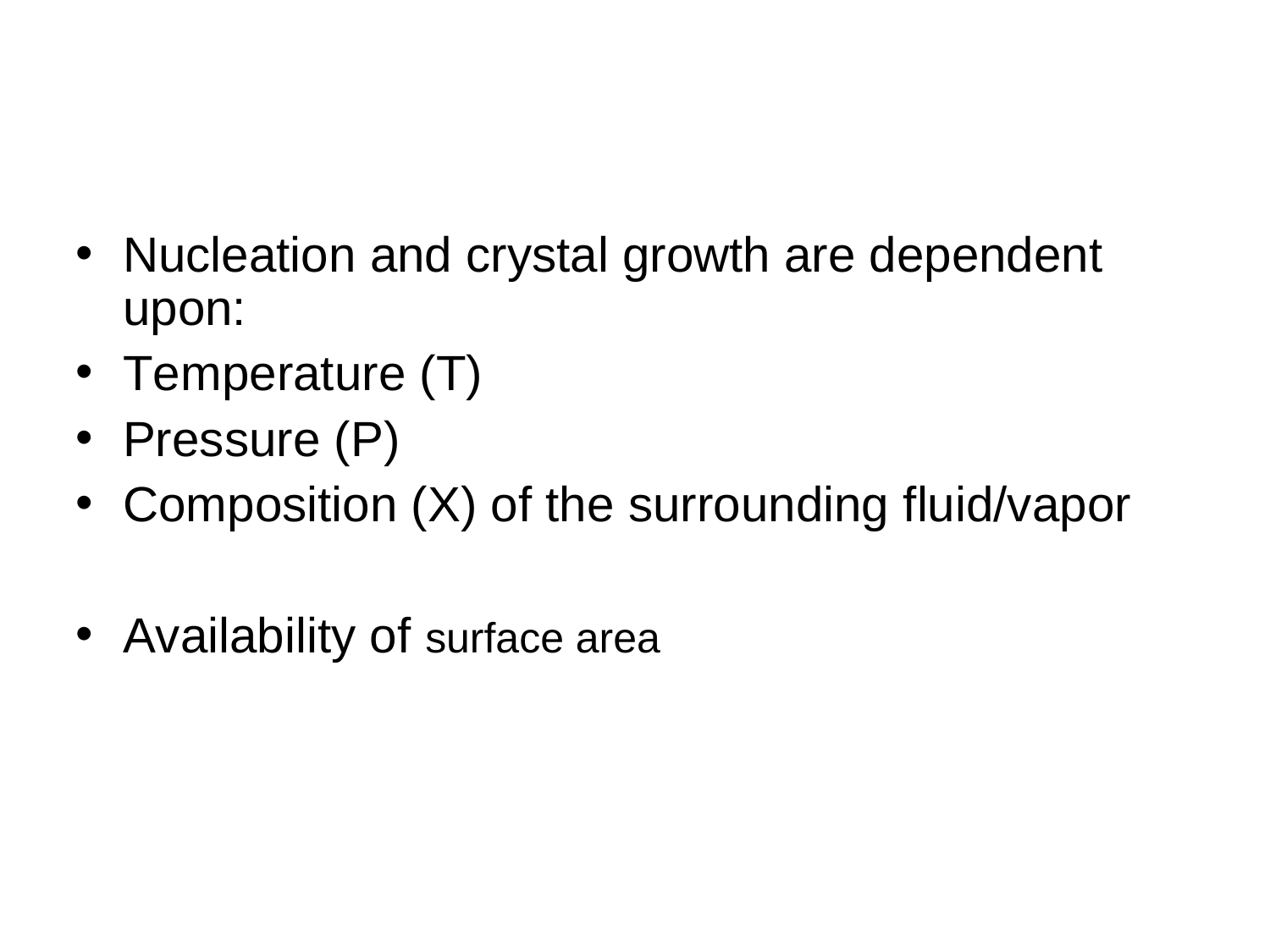# **Crystal growth involves:**

- The transport of ions to the surface of the crystal.
- Reactions at the surface.
- Removal of reaction products from the crystal.

(imagine an analogy of Frenkel and Schottky Defects in solid state physics)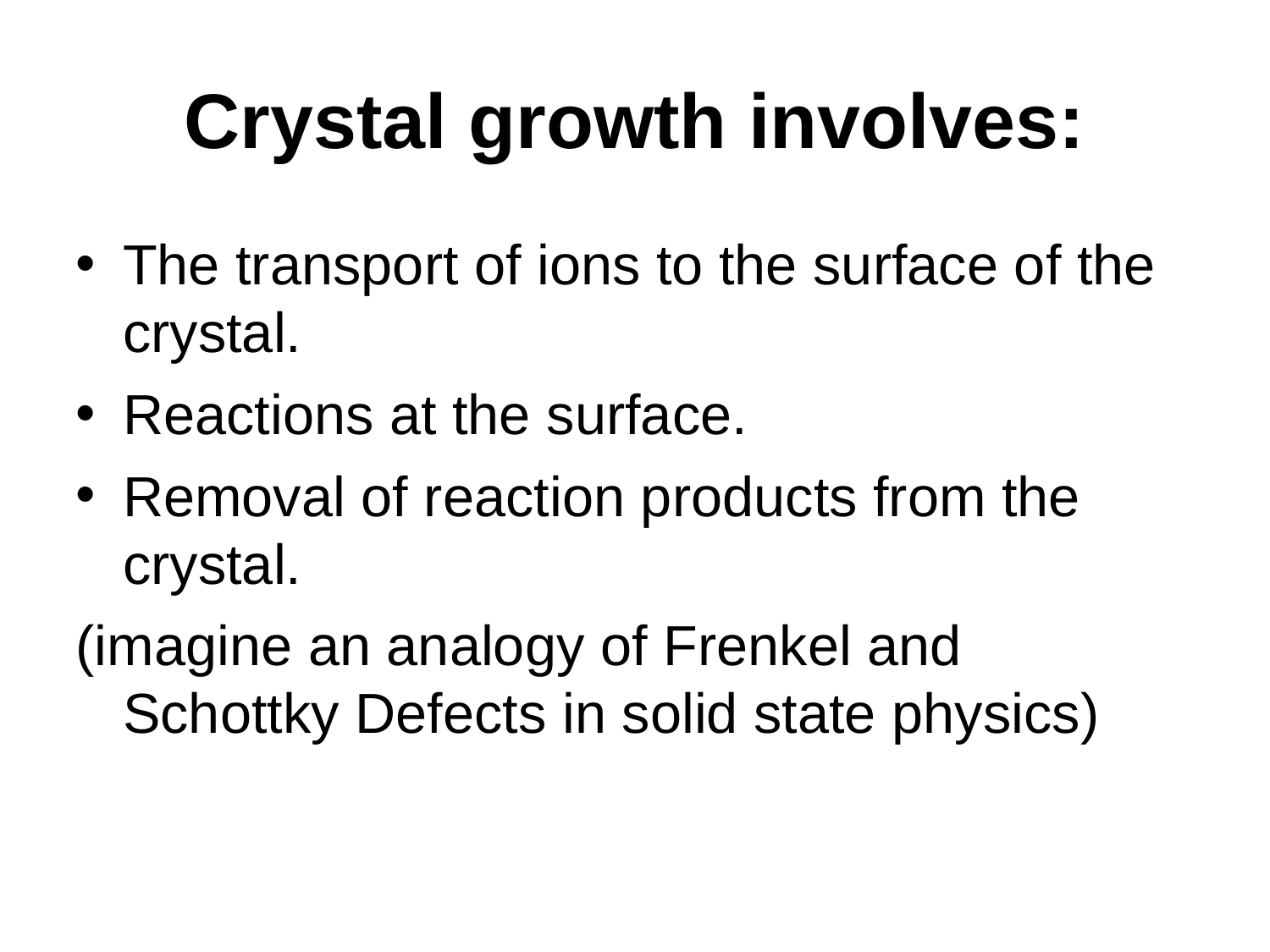#### Models for crystal growth

• **Transport-controlled** growth - growth is limited by the rate at which ions can migrate to the surface via diffusion and advection.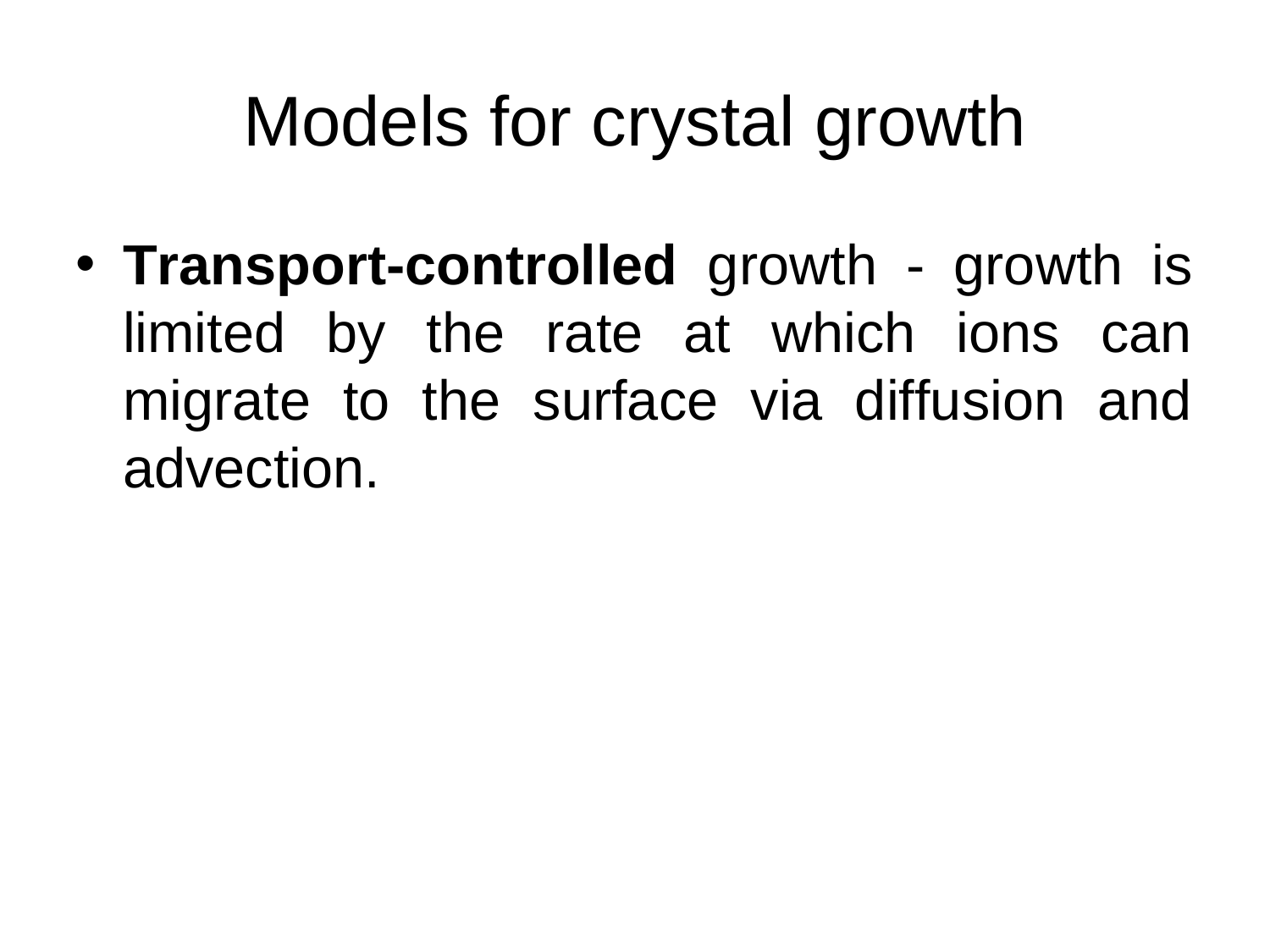#### **Transport-controlled** growth

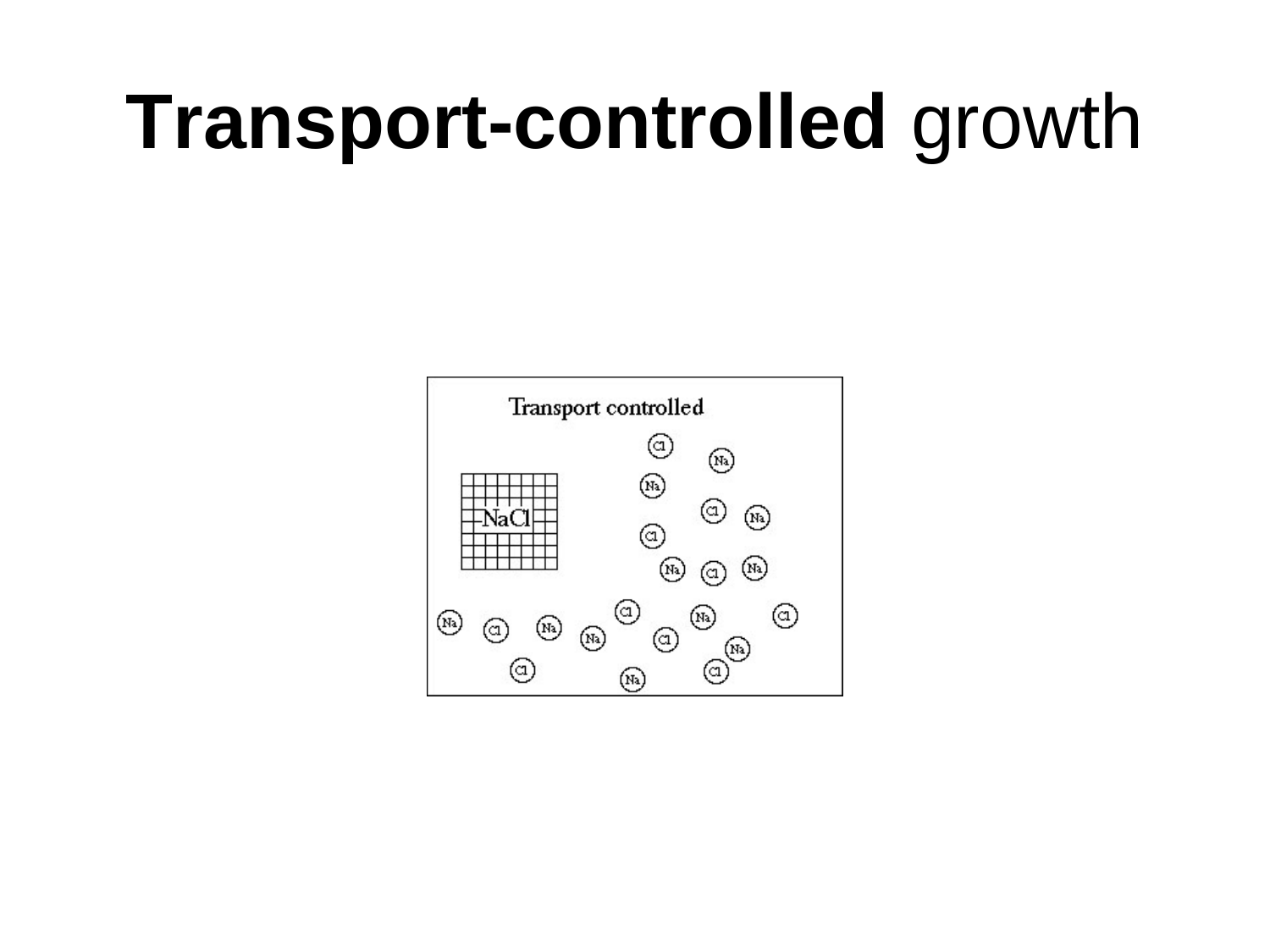### **Surface-reaction controlled** growth

• where growth is limited by the rate of reaction at the surface.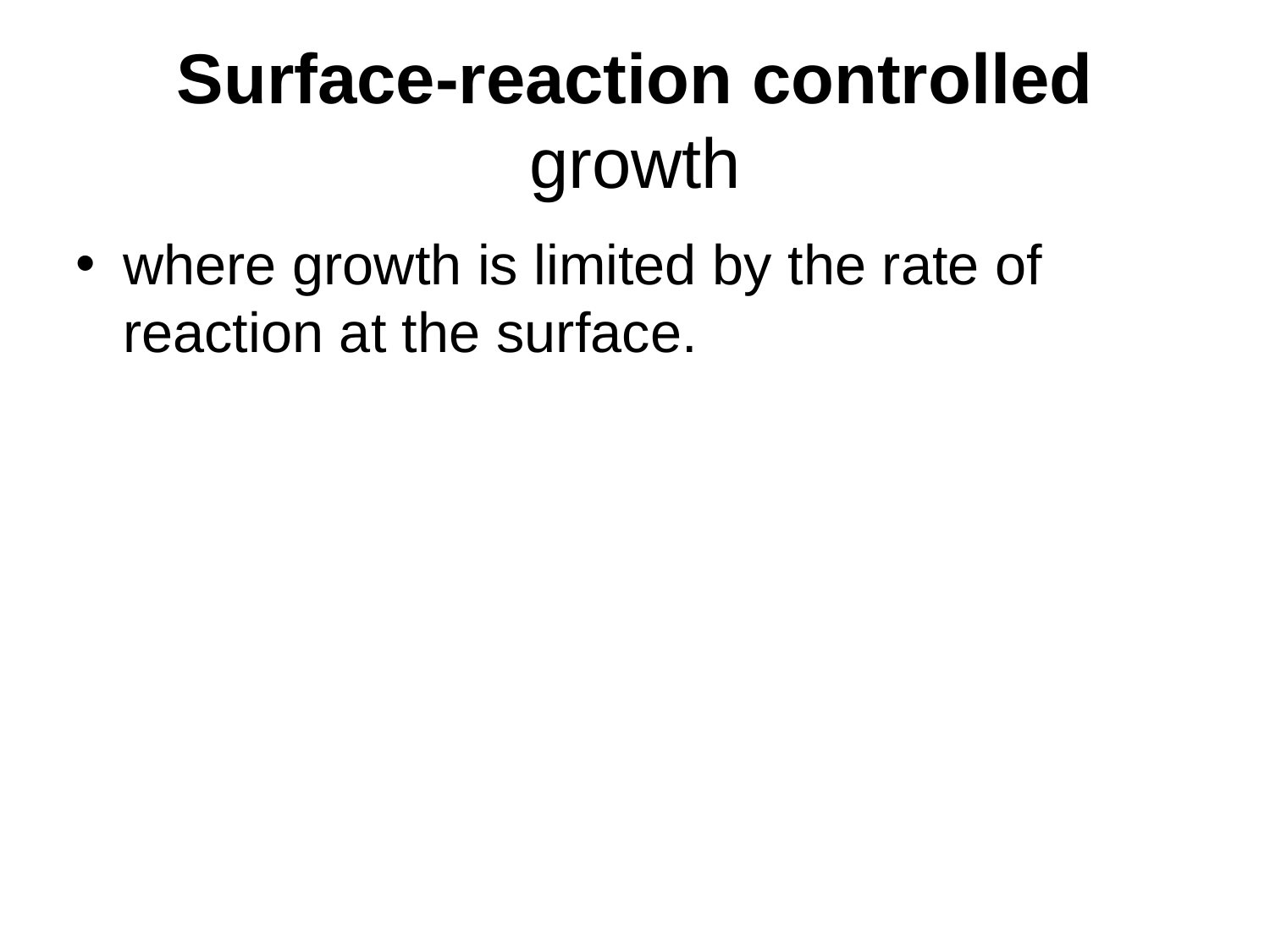#### **Surface-reaction controlled** growth

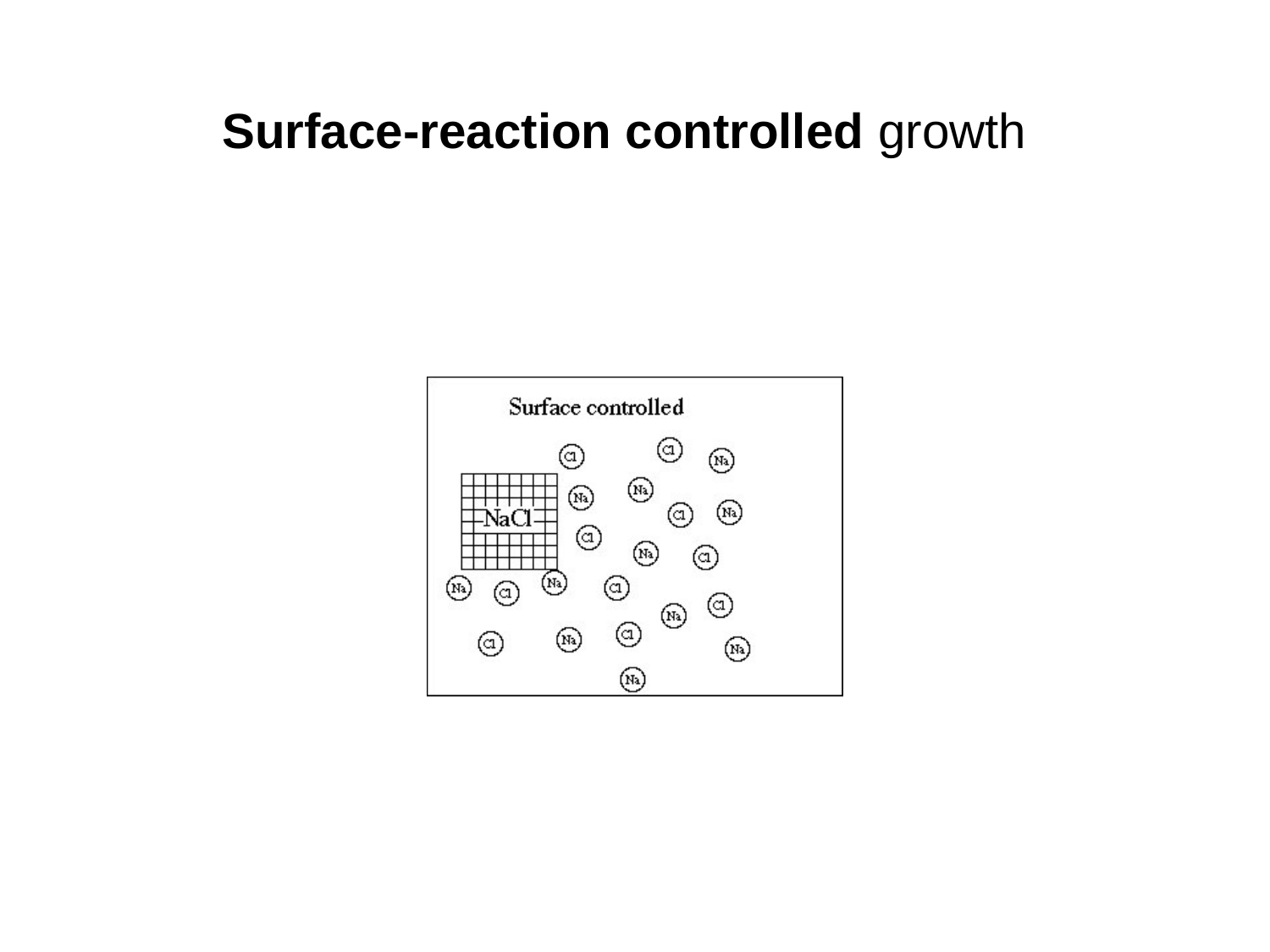#### **Crystal optics**

 Branch of optics that describes the behaviour of light in anisotropic *media*

 Anisotropic media-- light behaves differently depending on which direction the light is propagating.

 In anisotropic material-- the index of refraction depends on both composition and crystal structure.

 Crystals are often naturally anisotropic, and in some media (such as liquid crystals) it is possible to induce anisotropy by applying an external electric field.